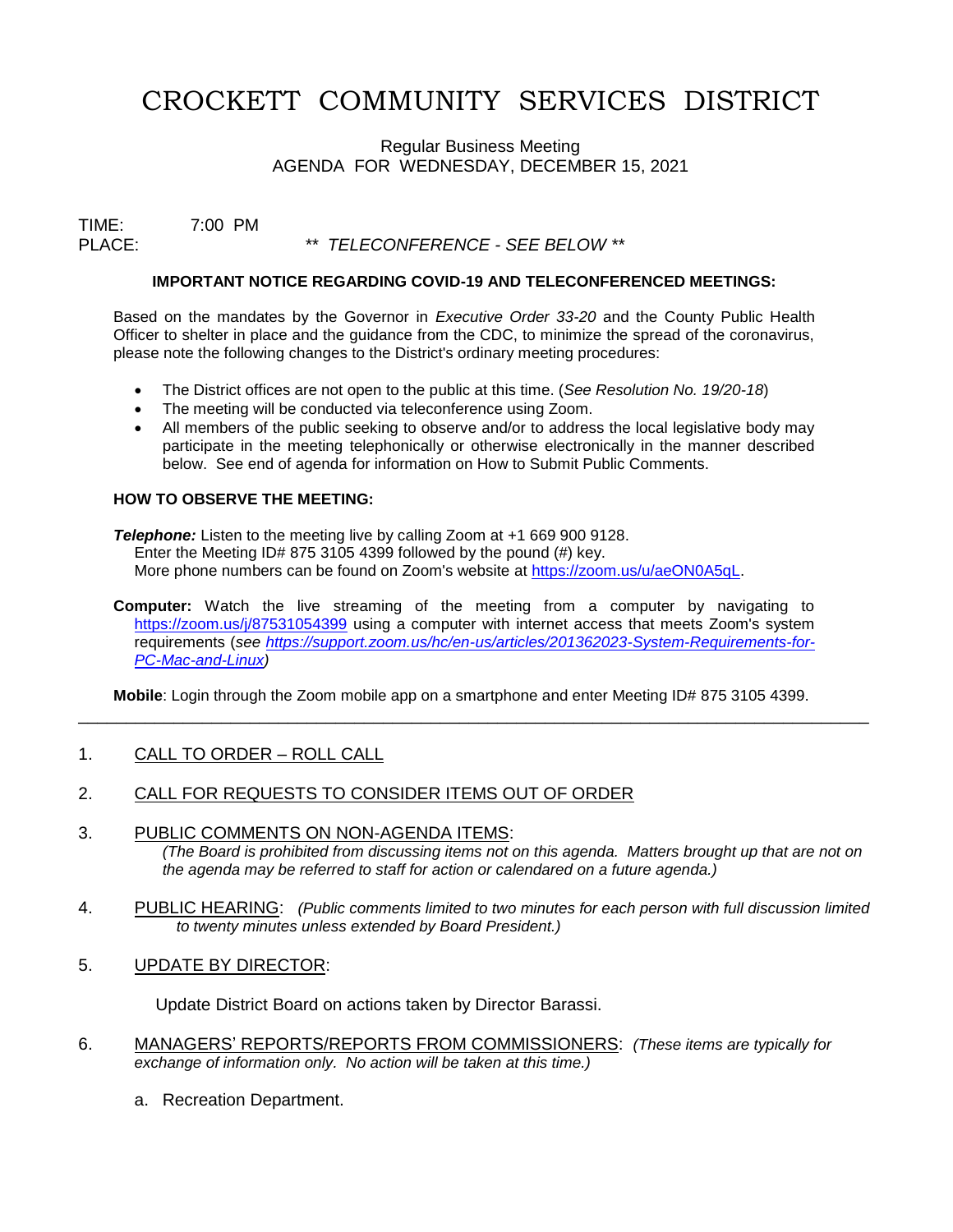- b. Maintenance Department.
- c. Port Costa Sanitary Department.
- d. Crockett Sanitary Department.
- e. Governmental matters.
- f. Announcements and discussion.
- 7. CONSENT CALENDAR: Consideration of a motion to approve the following items: *(Items are subject to removal from Consent Calendar by request of any Board Member on request for discussion by a member of the public. Items removed from the Consent Calendar will be considered with the Administrative Items.)*
	- a. Approve Minutes of November 17, 2021.
	- b. Approve payment of District bills.
	- c. Receive Minutes of Commissions and Committees.
	- d. Receive annual report on use of Recreation Taxes (Gov. Code Sec. 50075.3).
	- e. Receive annual report on compliance with identity theft regulations (FACTA program).
	- f. Approve Payroll Schedule for 2022.

# 8. ADMINISTRATIVE:

- a. Consider consent Items removed from Consent Calendar.
- b. Election of officers.
- c. Consider Resolution No. 21/22-10 re-appointing Tom Cusack, Anne Scheer and Joe Surges to the Port Costa Sanitary Commission for two years.
- d. Consider Resolution No. 21/22-11 authorizing remote teleconferencing meetings for the period of December 30, 2021 through January 29, 2022 pursuant to Brown Act provisions.
- e. Revise Pay Schedule of Wages required by minimum wage increase January 1, 2022.

## 9. BUDGET AND FINANCE:

- a. Consider monthly Summary Worksheets and Investment Reports and staff report on financial matters.
- b. Discuss TRA's and allocations.

## 10. REPORTS FROM BOARD MEMBERS:

*(These items are typically for exchange of information only. No action will be taken at this time.)*

- a. Personnel Committee Members Barassi, Bartlebaugh, Cusack and Wilson
- b. Budget & Finance Committee Members Mackenzie and Peterson
- c. Inter-agency meetings:

## 11. CLOSED SESSION:

- a. Consider claim for Sanitary Sewer Overflow damage at 17 Baldwin, Pursuant to Government Code Section §54957.1.
- b. Consider Resolution No. 21/22-12 authorizing the General Manager to perform certain functions pertaining to claims against the District, Pursuant to Government Code Section §54957.1.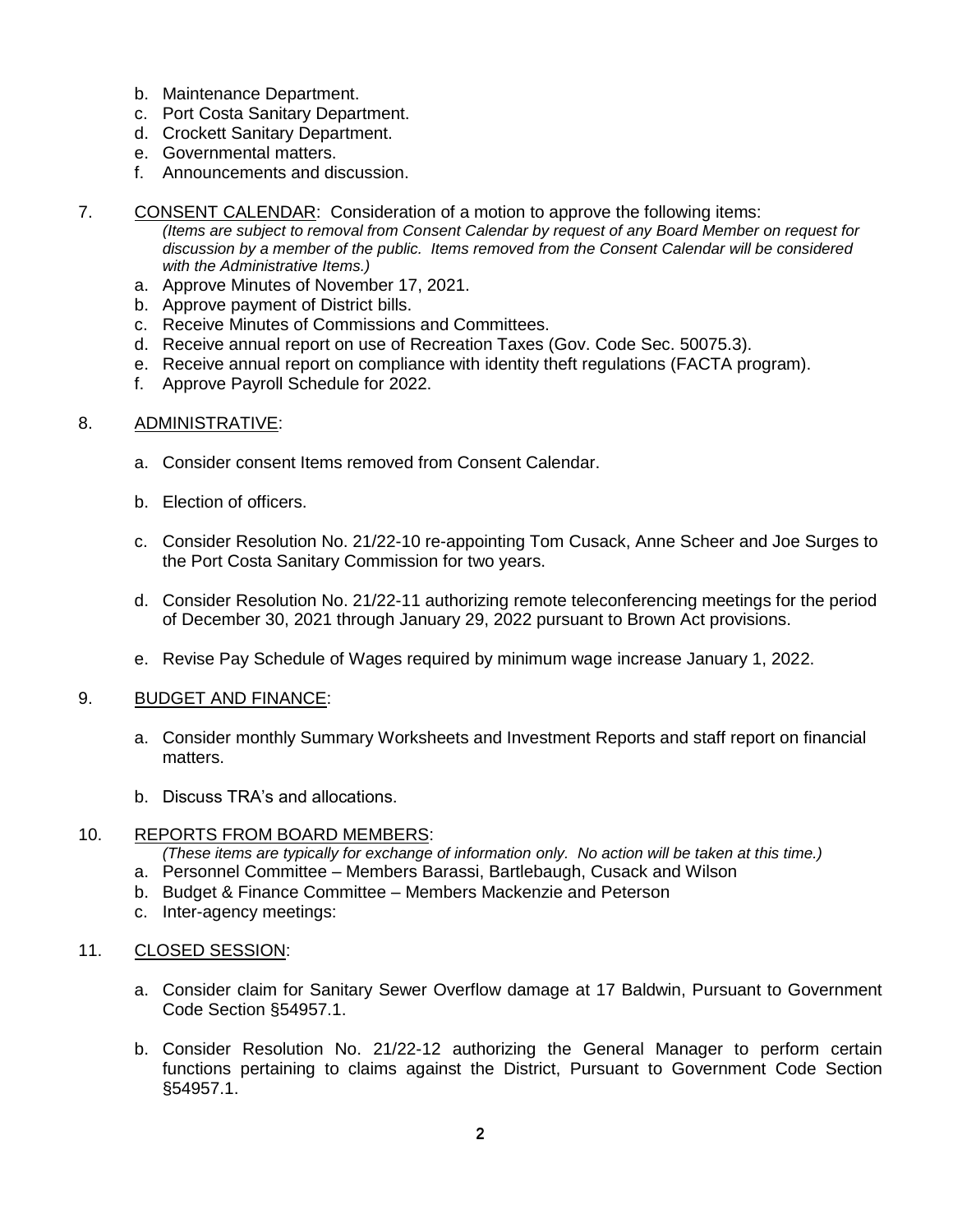c. CONFERENCE WITH LABOR NEGOTIATOR(S): Agency Designated Representative(s) to confer with Crockett Community Services District Board regarding Administrative Services Manager and District Secretary positions, Pursuant to Government Code Section §54957.6.

## OPEN SESSION:

## 12. ANNOUNCEMENT OF ACTIONS TAKEN DURING CLOSED SESSION:

13. FUTURE AGENDA ITEMS:

Discuss Accessory Dwelling Units. Discuss policy on delegation of authority to Commissions. Adopt capital asset depreciation schedule. Adopt capacity charge ordinance on Accessory Dwelling Units. Review and adopt ADA compliance plan. Adopt policy for use of private devices and e-accounts. Develop policy on proposals for new programs without established funding.

- 14. BOARD COMMENTS:
- 15. ADJOURNMENT to January 26, 2022

## **HOW TO SUBMIT PUBLIC COMMENTS:**

**Written/ Read Aloud**: Please email your comments to [manager@town.crockett.ca.us,](mailto:manager@town.crockett.ca.us) write "*Public Comment*" in the subject line. In the body of the email, include the agenda item number and title, as well as your comments. If you would like your comment to be read aloud at the meeting (*not to exceed three minutes at staff's cadence*), prominently write "*Read Aloud at Meeting*" at the top of the email. All comments received before 3:00 PM the day of the meeting will be included as an agenda supplement on the District's website under the relevant meeting date and provided to the Directors at the meeting. Comments received after this time will be treated as telephonic/electronic comments.

**Telephonic / Electronic Comments**: During the meeting, the Board President or designee will announce the opportunity to make public comments and identify the cut off time for submission. The public can speak up at that time or use the Zoom chat feature to indicate they want to make a public comment. If needed, a short recess (generally less than 10 minutes) will take place during the time public comment is open to allow the comments to be collected. Use Zoom chat or email your comments to [manager@town.crockett.ca.us,](mailto:manager@town.crockett.ca.us) write "Public Comment" in the subject line. In the body of the email, include the agenda item number and title, as well as your comments. Once the public comment period is closed, all submitted comments timely received will be read aloud. Comments received after the close of the public comment period will be added to the record after the meeting.

You will find the Minutes of this meeting posted on our website at www.town.crockett.ca.us Visit our website for more information on meetings and activities of the Crockett Community Services District and the towns of Crockett and Port Costa.

In compliance with the Americans with Disabilities Act of 1990, if you need special assistance to participate in a District meeting, or if you need a copy of the agenda, or the agenda packet, in an appropriate alternative format, please contact the General Manager at (510) 787-2992. Notification of at least 48 hours prior to the meeting or time when services are needed will assist District staff in assuring that reasonable arrangements can be made to provide accessibility to the meeting or service.